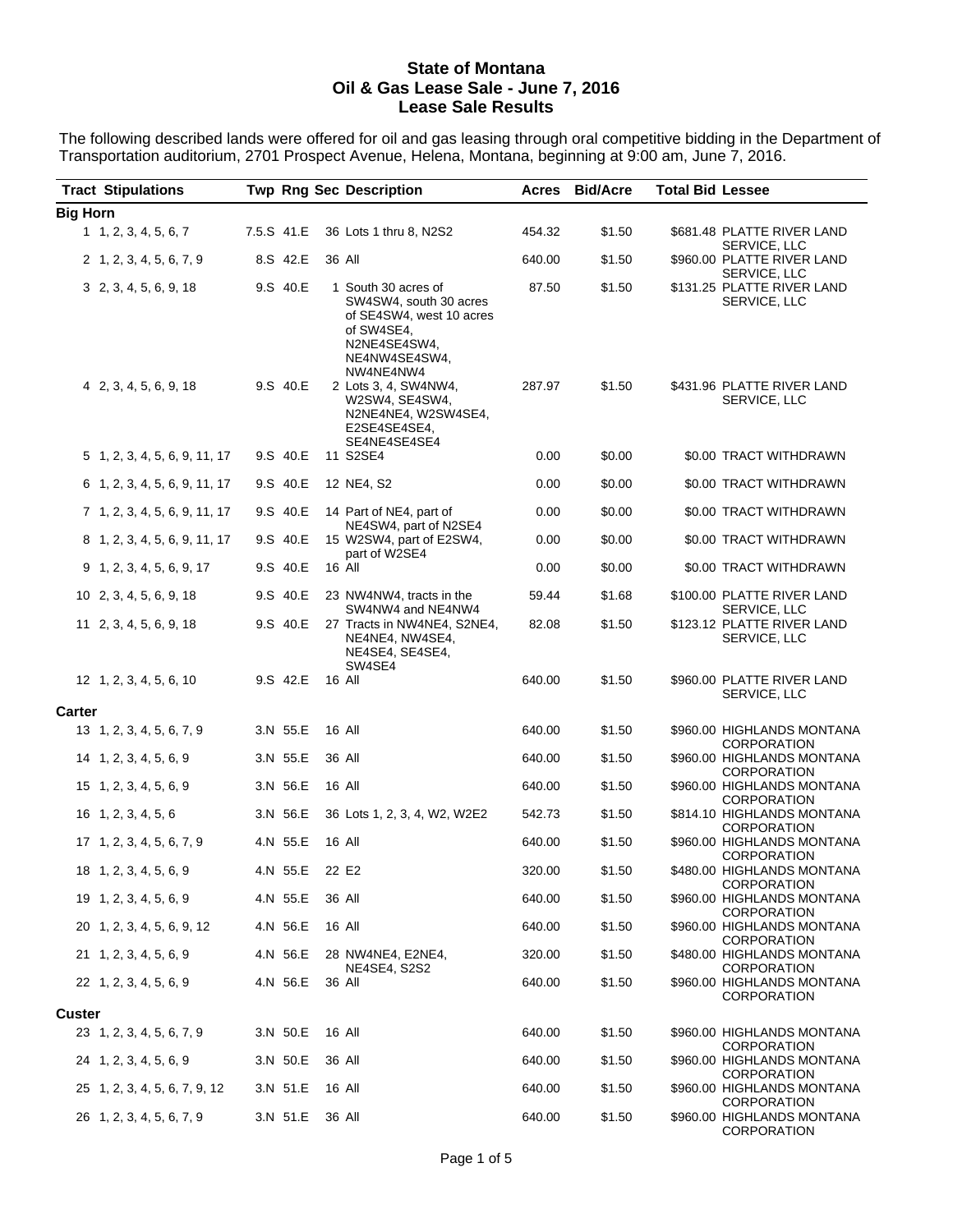| <b>Tract Stipulations</b>                |          | <b>Twp Rng Sec Description</b>                    | Acres              | <b>Bid/Acre</b> | <b>Total Bid Lessee</b> |                                                    |
|------------------------------------------|----------|---------------------------------------------------|--------------------|-----------------|-------------------------|----------------------------------------------------|
| Custer                                   |          |                                                   |                    |                 |                         |                                                    |
| 27 1, 2, 3, 4, 5, 6, 9                   | 3.N 52.E | 16 All                                            | 640.00             | \$1.50          |                         | \$960.00 HIGHLANDS MONTANA<br><b>CORPORATION</b>   |
| 28 1, 2, 3, 4, 5, 6, 9                   | 3.N 52.E | 36 Lots 1, 2, 3, 4, N2                            | 534.80             | \$1.50          |                         | \$802.20 HIGHLANDS MONTANA<br><b>CORPORATION</b>   |
| 29 1, 2, 3, 4, 5, 6, 9                   | 3.N 53.E | 16 All                                            | 640.00             | \$1.50          |                         | \$960.00 HIGHLANDS MONTANA<br><b>CORPORATION</b>   |
| 30 1, 2, 3, 4, 5, 6, 9                   | 3.N 53.E | 36 All                                            | 640.00             | \$1.50          |                         | \$960.00 HIGHLANDS MONTANA<br><b>CORPORATION</b>   |
| 31 1, 2, 3, 4, 5, 6, 9                   | 3.N 54.E | 16 All                                            | 640.00             | \$1.50          |                         | \$960.00 HIGHLANDS MONTANA<br><b>CORPORATION</b>   |
| 32 1, 2, 3, 4, 5, 6, 7, 9                | 3.N 54.E | 36 All                                            | 640.00             | \$1.50          |                         | \$960.00 HIGHLANDS MONTANA<br><b>CORPORATION</b>   |
| 33 1, 2, 3, 4, 5, 6, 7, 9                | 4.N 50.E | 16 All                                            | 640.00             | \$1.50          |                         | \$960.00 HIGHLANDS MONTANA<br><b>CORPORATION</b>   |
| 34 1, 2, 3, 4, 5, 6, 9                   | 4.N 50.E | 36 All                                            | 640.00             | \$1.50          |                         | \$960.00 HIGHLANDS MONTANA<br><b>CORPORATION</b>   |
| 35 1, 2, 3, 4, 5, 6, 7, 9                | 4.N 51.E | 16 All                                            | 640.00             | \$1.50          |                         | \$960.00 HIGHLANDS MONTANA<br><b>CORPORATION</b>   |
| 36 1, 2, 3, 4, 5, 6, 7, 9                | 4.N 51.E | 36 Lots 1, 2, 3, 4, N2, N2S2                      | 633.63             | \$1.50          |                         | \$950.44 HIGHLANDS MONTANA<br><b>CORPORATION</b>   |
| 37 1, 2, 3, 4, 5, 6, 9                   | 4.N 52.E | 16 All                                            | 640.00             | \$1.50          |                         | \$960.00 HIGHLANDS MONTANA<br><b>CORPORATION</b>   |
| 38 1, 2, 3, 4, 5, 6, 7, 9                | 4.N 52.E | 36 All                                            | 640.00             | \$1.50          |                         | \$960.00 HIGHLANDS MONTANA<br><b>CORPORATION</b>   |
| 39 1, 2, 3, 4, 5, 6, 9, 11, 16           | 4.N 53.E | 16 Lots 1, 2, 3, 4, S2NW4,<br>S2SE4, SW4          | 451.94             | \$1.50          |                         | \$677.91 HIGHLANDS MONTANA<br><b>CORPORATION</b>   |
| 40 1, 2, 3, 4, 5, 6, 9, 11, 12,<br>16    | 4.N 53.E | 36 Lots 1 thru 9, W2,<br>SW4NE4, NW4SE4           | 622.52             | \$1.50          |                         | \$933.78 HIGHLANDS MONTANA<br><b>CORPORATION</b>   |
| 41 1, 2, 3, 4, 5, 6, 7, 9                | 4.N 54.E | 16 All                                            | 640.00             | \$1.50          |                         | \$960.00 HIGHLANDS MONTANA<br><b>CORPORATION</b>   |
| 42 1, 2, 3, 4, 5, 6, 7, 9                | 4.N 54.E | 36 All                                            | 640.00             | \$1.50          |                         | \$960.00 HIGHLANDS MONTANA<br><b>CORPORATION</b>   |
| 43 1, 2, 3, 4, 5, 6, 7, 9                | 5.N 50.E | 16 All                                            | 640.00             | \$1.50          |                         | \$960.00 HIGHLANDS MONTANA<br><b>CORPORATION</b>   |
| 44 1, 2, 3, 4, 5, 6, 7, 9                | 5.N 50.E | 36 All                                            | 640.00             | \$1.50          |                         | \$960.00 HIGHLANDS MONTANA<br><b>CORPORATION</b>   |
| 45 1, 2, 3, 4, 5, 6, 7, 9                | 5.N 51.E | 16 All                                            | 640.00             | \$1.50          |                         | \$960.00 HIGHLANDS MONTANA<br><b>CORPORATION</b>   |
| 46 1, 2, 3, 4, 5, 6, 9, 13               | 5.N 51.E | 36 Lots 1 thru 12, N2                             | 752.32             | \$1.50          |                         | \$1,128.48 HIGHLANDS MONTANA<br><b>CORPORATION</b> |
| 47 1, 2, 3, 4, 5, 6, 9                   | 5.N 52.E | 16 All                                            | 640.00             | \$1.50          |                         | \$960.00 HIGHLANDS MONTANA<br><b>CORPORATION</b>   |
| 48 1, 2, 3, 4, 5, 6, 7, 9, 11,<br>15, 16 | 5.N 52.E | 36 All interest of the State<br>within Section 36 | 760.00             | \$1.50          |                         | \$1,140.00 HIGHLANDS MONTANA<br><b>CORPORATION</b> |
| 49 1, 2, 3, 4, 5, 6, 9                   | 5.N 53.E | 16 All                                            | 640.00             | \$1.50          |                         | \$960.00 HIGHLANDS MONTANA<br>CORPORATION          |
| 50 1, 2, 3, 4, 5, 6, 9, 11, 12           |          | 5.N 53.E 31 Lots 4, 5, 6, 7, 8                    | 170.60             | \$1.50          |                         | \$255.90 HIGHLANDS MONTANA<br><b>CORPORATION</b>   |
| 51 1, 2, 3, 4, 5, 6, 7, 9                | 5.N 53.E | 36 All                                            | 640.00             | \$1.50          |                         | \$960.00 HIGHLANDS MONTANA<br><b>CORPORATION</b>   |
| 52 1, 2, 3, 4, 5, 6, 7, 9                | 5.N 54.E | 16 All                                            | 640.00             | \$1.50          |                         | \$960.00 HIGHLANDS MONTANA<br><b>CORPORATION</b>   |
| 53 1, 2, 3, 4, 5, 6, 9                   | 5.N 54.E | 36 All                                            | 640.00             | \$1.50          |                         | \$960.00 HIGHLANDS MONTANA<br><b>CORPORATION</b>   |
| 54 1, 2, 3, 4, 5, 6, 7, 9                | 6.N 50.E | 16 All                                            | 640.00             | \$1.50          |                         | \$960.00 HIGHLANDS MONTANA<br><b>CORPORATION</b>   |
| 55 1, 2, 3, 4, 5, 6, 9                   | 6.N 50.E | 18 Lots 3, 4, E2SW4, SE4                          | $^\star$<br>316.11 | \$1.50          |                         | \$474.16 HIGHLANDS MONTANA<br><b>CORPORATION</b>   |
| 56 1, 2, 3, 4, 5, 6, 7, 9                | 6.N 50.E | 36 All                                            | 640.00             | \$1.50          |                         | \$960.00 HIGHLANDS MONTANA<br><b>CORPORATION</b>   |
| 57 1, 2, 3, 4, 5, 6, 9, 12               | 6.N 51.E | 16 All                                            | 640.00             | \$1.50          |                         | \$960.00 HIGHLANDS MONTANA<br><b>CORPORATION</b>   |
| 58 1, 2, 3, 4, 5, 6, 7, 9, 12            | 6.N 51.E | 36 All                                            | 640.00             | \$1.50          |                         | \$960.00 HIGHLANDS MONTANA<br><b>CORPORATION</b>   |
| 59 1, 2, 3, 4, 5, 6, 7, 9                | 6.N 52.E | 16 All                                            | 640.00             | \$1.50          |                         | \$960.00 HIGHLANDS MONTANA<br><b>CORPORATION</b>   |
| 60 1, 2, 3, 4, 5, 6, 7, 9                | 6.N 52.E | 36 All                                            | 640.00             | \$1.50          |                         | \$960.00 HIGHLANDS MONTANA<br><b>CORPORATION</b>   |
| 61 1, 2, 3, 4, 5, 6, 7, 9                | 6.N 53.E | 16 All                                            | 640.00             | \$1.50          |                         | \$960.00 HIGHLANDS MONTANA<br><b>CORPORATION</b>   |
| 62 1, 2, 3, 4, 5, 6, 7, 9                | 6.N 53.E | 36 All                                            | 640.00             | \$1.50          |                         | \$960.00 HIGHLANDS MONTANA<br><b>CORPORATION</b>   |
| 63 1, 2, 3, 4, 5, 6                      | 6.N 54.E | 3 Lots 1 thru 12, S2                              | 761.68             | \$1.50          |                         | \$1,142.52 HIGHLANDS MONTANA<br><b>CORPORATION</b> |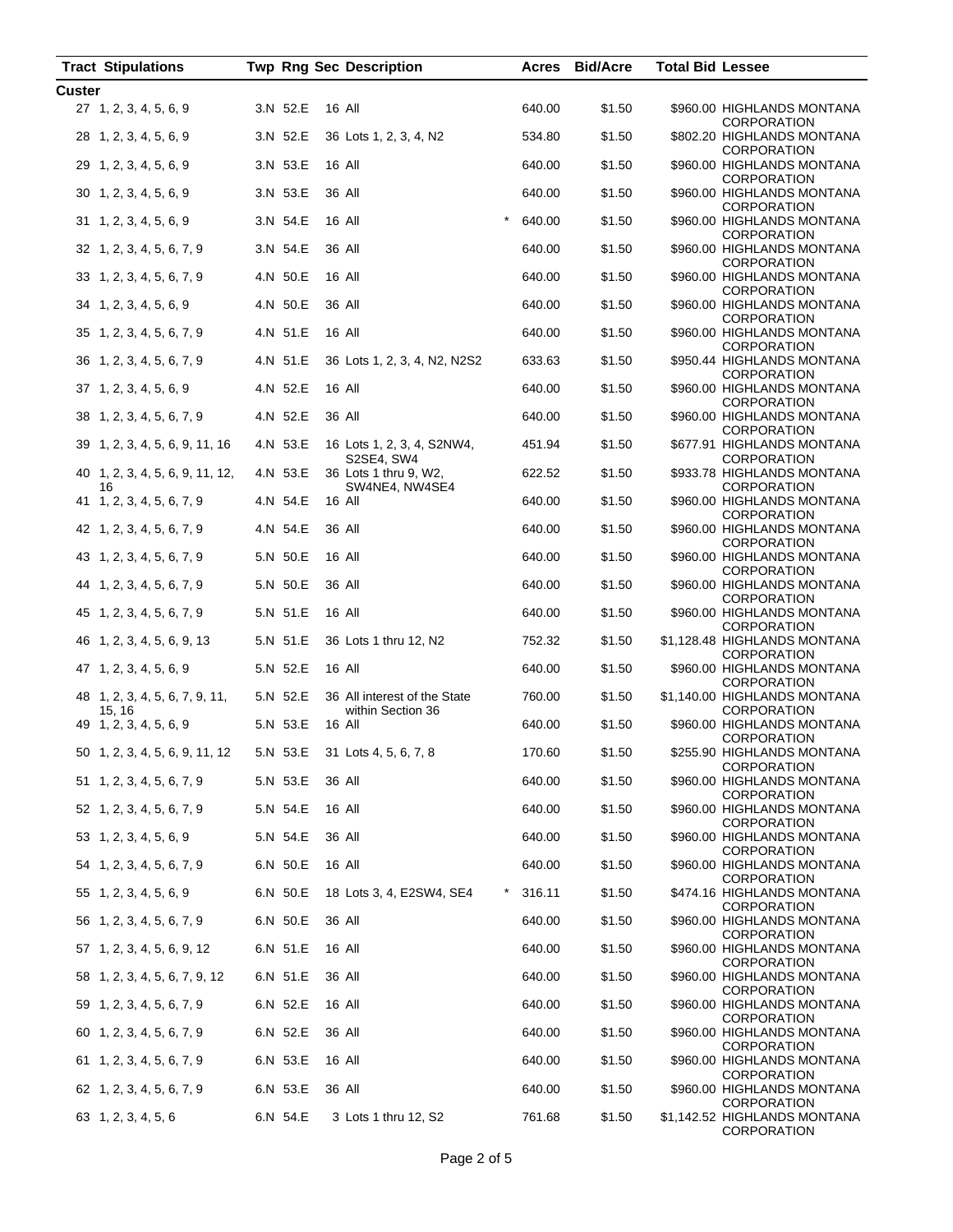| <b>Tract Stipulations</b>                |          | <b>Twp Rng Sec Description</b>                     |        | Acres Bid/Acre | <b>Total Bid Lessee</b>                          |
|------------------------------------------|----------|----------------------------------------------------|--------|----------------|--------------------------------------------------|
| <b>Custer</b>                            |          |                                                    |        |                |                                                  |
| 64 1, 2, 3, 4, 5, 6                      | 6.N 54.E | 16 All                                             | 640.00 | \$1.50         | \$960.00 HIGHLANDS MONTANA<br><b>CORPORATION</b> |
| 65 1, 2, 3, 4, 5, 6, 7, 9                | 6.N 54.E | 36 All                                             | 640.00 | \$1.50         | \$960.00 HIGHLANDS MONTANA<br><b>CORPORATION</b> |
| 66 1, 2, 3, 4, 5, 6, 7                   | 7.N 50.E | 16 All                                             | 640.00 | \$1.50         | \$960.00 HIGHLANDS MONTANA<br><b>CORPORATION</b> |
| 67 1, 2, 3, 4, 5, 6, 7, 9                | 7.N 50.E | 36 All                                             | 640.00 | \$1.50         | \$960.00 HIGHLANDS MONTANA<br><b>CORPORATION</b> |
| 68 1, 2, 3, 4, 5, 6, 9                   | 7.N 51.E | 16 All                                             | 640.00 | \$1.50         | \$960.00 HIGHLANDS MONTANA<br><b>CORPORATION</b> |
| 69 1, 2, 3, 4, 5, 6, 7, 9, 11,<br>12, 16 | 7.N 51.E | 36 Lots 1 thru 8, SE4NW4,<br>NE4NE4, E2SE4, SW4SW4 | 428.06 | \$1.50         | \$642.09 HIGHLANDS MONTANA<br><b>CORPORATION</b> |
| 70 1, 2, 3, 4, 5, 6, 7, 9                | 7.N 52.E | 16 All                                             | 640.00 | \$1.50         | \$960.00 HIGHLANDS MONTANA<br><b>CORPORATION</b> |
| 71 1, 2, 3, 4, 5, 6, 7, 9                | 7.N 52.E | 36 All                                             | 640.00 | \$1.50         | \$960.00 HIGHLANDS MONTANA<br><b>CORPORATION</b> |
| 72 1, 2, 3, 4, 5, 6, 7                   | 7.N 53.E | 16 W2, N2NE4, S2SE4                                | 480.00 | \$1.50         | \$720.00 HIGHLANDS MONTANA<br><b>CORPORATION</b> |
| 73 1, 2, 3, 4, 5, 6, 7                   | 7.N 53.E | 36 All                                             | 640.00 | \$1.50         | \$960.00 HIGHLANDS MONTANA<br><b>CORPORATION</b> |
| 74 1, 2, 3, 4, 5, 6                      | 7.N 54.E | 16 All                                             | 640.00 | \$1.50         | \$960.00 HIGHLANDS MONTANA<br><b>CORPORATION</b> |
| 75 1, 2, 3, 4, 5, 6                      | 7.N 54.E | 35 All                                             | 640.00 | \$1.50         | \$960.00 HIGHLANDS MONTANA<br><b>CORPORATION</b> |
| 76 1, 2, 3, 4, 5, 6                      | 7.N 54.E | 36 All                                             | 640.00 | \$1.50         | \$960.00 HIGHLANDS MONTANA<br><b>CORPORATION</b> |
| 77 1, 2, 3, 4, 5, 6, 7                   | 8.N 50.E | 16 All                                             | 640.00 | \$1.50         | \$960.00 HIGHLANDS MONTANA<br><b>CORPORATION</b> |
| 78 1, 2, 3, 4, 5, 6, 7                   | 8.N 50.E | 36 All                                             | 640.00 | \$1.50         | \$960.00 HIGHLANDS MONTANA<br><b>CORPORATION</b> |
| 79 1, 2, 3, 4, 5, 6, 7, 9                | 8.N 51.E | 16 All                                             | 640.00 | \$1.50         | \$960.00 HIGHLANDS MONTANA<br><b>CORPORATION</b> |
| 80 1, 2, 3, 4, 5, 6, 9, 11               | 8.N 51.E | 36 All                                             | 640.00 | \$1.50         | \$960.00 HIGHLANDS MONTANA<br><b>CORPORATION</b> |
| 81 1, 2, 3, 4, 5, 6, 7, 9                | 8.N 52.E | 16 All                                             | 640.00 | \$1.50         | \$960.00 HIGHLANDS MONTANA<br><b>CORPORATION</b> |
| 82 1, 2, 3, 4, 5, 6, 7                   | 8.N 52.E | 36 All                                             | 640.00 | \$1.50         | \$960.00 HIGHLANDS MONTANA<br><b>CORPORATION</b> |
| 83 1, 2, 3, 4, 5, 6, 7                   | 8.N 53.E | 10 N <sub>2</sub>                                  | 320.00 | \$1.50         | \$480.00 HIGHLANDS MONTANA<br><b>CORPORATION</b> |
| 84 1, 2, 3, 4, 5, 6, 9                   | 8.N 53.E | 12 All                                             | 640.00 | \$1.50         | \$960.00 HIGHLANDS MONTANA<br><b>CORPORATION</b> |
| 85 1, 2, 3, 4, 5, 6                      | 8.N 53.E | 14 W2W2                                            | 160.00 | \$1.50         | \$240.00 HIGHLANDS MONTANA<br><b>CORPORATION</b> |
| 86 1, 2, 3, 4, 5, 6, 7                   | 8.N 53.E | 16 All                                             | 640.00 | \$1.50         | \$960.00 HIGHLANDS MONTANA<br>CORPORATION        |
| 87 1, 2, 3, 4, 5, 6, 7                   | 8.N 53.E | 36 All                                             | 640.00 | \$1.50         | \$960.00 HIGHLANDS MONTANA<br><b>CORPORATION</b> |
| 88 1, 2, 3, 4, 5, 6                      | 8.N 54.E | 16 All                                             | 640.00 | \$1.50         | \$960.00 HIGHLANDS MONTANA<br><b>CORPORATION</b> |
| 89 1, 2, 3, 4, 5, 6, 9                   | 8.N 54.E | $\star$<br>24 W2                                   | 320.00 | \$1.50         | \$480.00 HIGHLANDS MONTANA<br><b>CORPORATION</b> |
| 90 1, 2, 3, 4, 5, 6, 7                   | 8.N 54.E | 36 All                                             | 640.00 | \$1.50         | \$960.00 HIGHLANDS MONTANA<br><b>CORPORATION</b> |
| <b>Fallon</b>                            |          |                                                    |        |                |                                                  |
| 91 1, 2, 3, 4, 5, 6, 7, 9                | 5.N 55.E | 16 All                                             | 640.00 | \$1.50         | \$960.00 HIGHLANDS MONTANA<br><b>CORPORATION</b> |
| 92 1, 2, 3, 4, 5, 6, 9                   | 5.N 55.E | 36 All                                             | 640.00 | \$1.50         | \$960.00 HIGHLANDS MONTANA<br><b>CORPORATION</b> |
| 93 1, 2, 3, 4, 5, 6, 7, 9, 11            | 5.N 56.E | 16 All                                             | 640.00 | \$1.50         | \$960.00 HIGHLANDS MONTANA<br>CORPORATION        |
| 94 1, 2, 3, 4, 5, 6, 7, 9                | 5.N 56.E | 36 All                                             | 640.00 | \$1.50         | \$960.00 HIGHLANDS MONTANA<br>CORPORATION        |
| 95 1, 2, 3, 4, 5, 6, 9                   | 6.N 55.E | 6 Lots 3, 4, 5, 6, 11, 12, 13,<br>NE4SW4           | 300.43 | \$1.50         | \$450.64 HIGHLANDS MONTANA<br>CORPORATION        |
| 96 1, 2, 3, 4, 5, 6, 9                   | 6.N 55.E | 16 All                                             | 640.00 | \$1.50         | \$960.00 HIGHLANDS MONTANA<br>CORPORATION        |
| 97 1, 2, 3, 4, 5, 6, 9                   | 6.N 55.E | 20 NE4, N2NW4, SE4NW4                              | 280.00 | \$1.50         | \$420.00 HIGHLANDS MONTANA<br>CORPORATION        |
| 98 1, 2, 3, 4, 5, 6, 9, 11               | 6.N 55.E | 36 All                                             | 640.00 | \$1.50         | \$960.00 HIGHLANDS MONTANA<br>CORPORATION        |
| 99 1, 2, 3, 4, 5, 6, 7, 9                | 6.N 56.E | 16 All                                             | 640.00 | \$1.50         | \$960.00 HIGHLANDS MONTANA<br>CORPORATION        |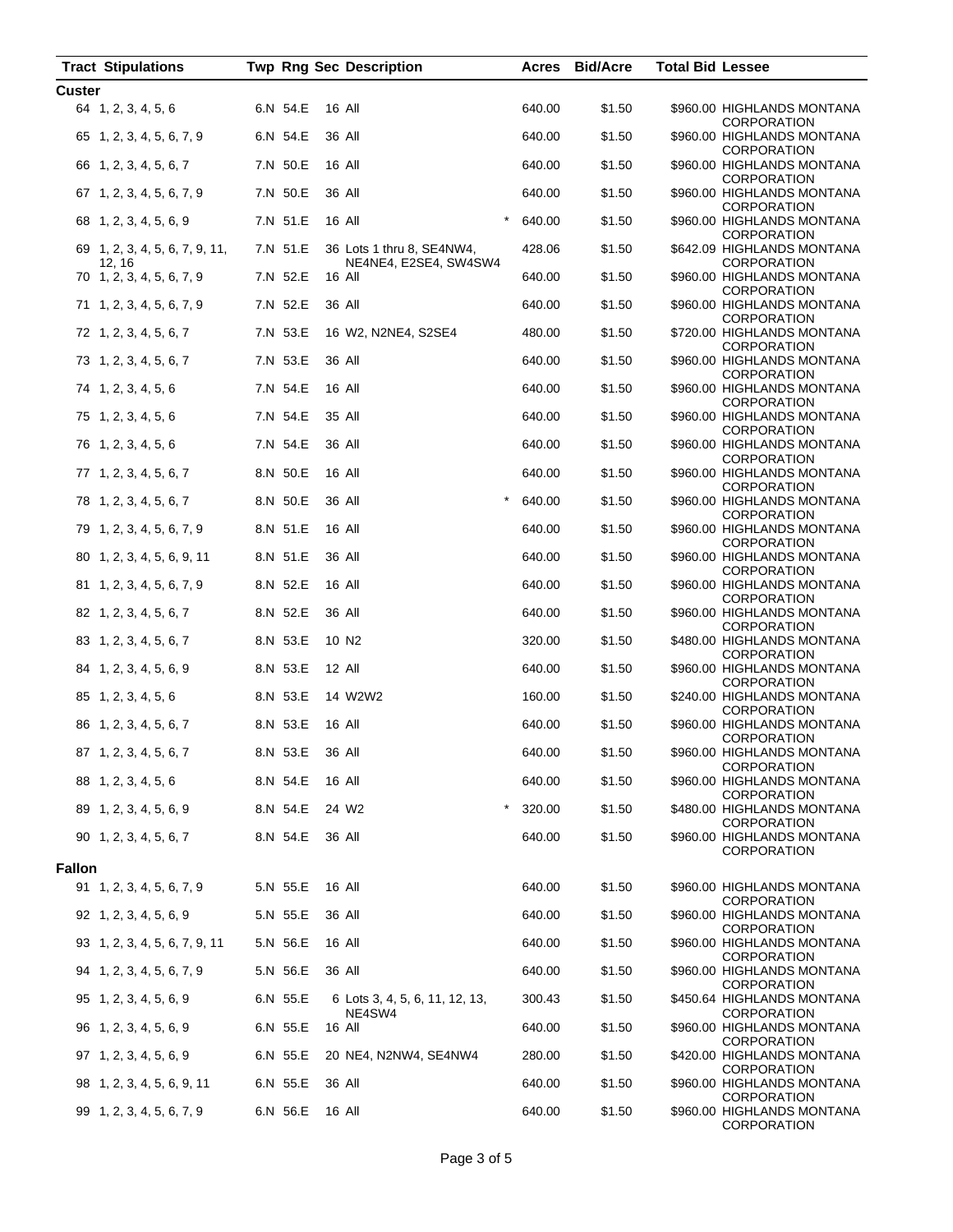|                 | <b>Tract Stipulations</b>                        |           |           | <b>Twp Rng Sec Description</b>                                 |          | <b>Acres</b> | <b>Bid/Acre</b> | <b>Total Bid Lessee</b> |                                                  |
|-----------------|--------------------------------------------------|-----------|-----------|----------------------------------------------------------------|----------|--------------|-----------------|-------------------------|--------------------------------------------------|
| <b>Fallon</b>   |                                                  |           |           |                                                                |          |              |                 |                         |                                                  |
|                 | 100 1, 2, 3, 4, 5, 6, 8, 9                       |           | 6.N 56.E  | 36 All                                                         |          | 640.00       | \$1.50          |                         | \$960.00 HIGHLANDS MONTANA<br><b>CORPORATION</b> |
|                 | 101 1, 2, 3, 4, 5, 6, 9                          |           | 7.N 55.E  | 14 W2, less 1 acre in the SW4                                  |          | 319.00       | \$1.50          |                         | \$478.50 HIGHLANDS MONTANA<br><b>CORPORATION</b> |
|                 | 102 1, 2, 3, 4, 5, 6, 9                          |           | 7.N 55.E  | 16 All                                                         |          | 640.00       | \$1.50          |                         | \$960.00 HIGHLANDS MONTANA<br>CORPORATION        |
|                 | 103 1, 2, 3, 4, 5, 6, 9                          |           | 7.N 55.E  | 36 All                                                         |          | 640.00       | \$1.50          |                         | \$960.00 HIGHLANDS MONTANA<br><b>CORPORATION</b> |
|                 | 104 1, 2, 3, 4, 5, 6, 7, 9                       |           | 7.N 56.E  | 16 All                                                         |          | 640.00       | \$1.50          |                         | \$960.00 HIGHLANDS MONTANA<br><b>CORPORATION</b> |
|                 | 105 1, 2, 3, 4, 5, 6, 9                          |           | 7.N 56.E  | 36 All                                                         |          | 640.00       | \$1.50          |                         | \$960.00 HIGHLANDS MONTANA<br><b>CORPORATION</b> |
|                 | 106 1, 2, 3, 4, 5, 6, 9                          |           | 8.N 55.E  | 16 All                                                         |          | 640.00       | \$1.50          |                         | \$960.00 HIGHLANDS MONTANA<br><b>CORPORATION</b> |
|                 | 107 1, 2, 3, 4, 5, 6, 9                          |           | 8.N 55.E  | 22 NW4, N2NE4, N2SW4                                           | $^\star$ | 320.00       | \$1.50          |                         | \$480.00 HIGHLANDS MONTANA<br><b>CORPORATION</b> |
|                 | 108 1, 2, 3, 4, 5, 6, 8, 9                       |           | 8.N 55.E  | 36 All                                                         |          | 640.00       | \$1.50          |                         | \$960.00 HIGHLANDS MONTANA<br>CORPORATION        |
|                 | 109 1, 2, 3, 4, 5, 6, 9                          |           | 8.N 56.E  | 16 All                                                         |          | 640.00       | \$1.50          |                         | \$960.00 HIGHLANDS MONTANA<br><b>CORPORATION</b> |
|                 | 110 1, 2, 3, 4, 5, 6, 7, 9                       |           | 8.N 56.E  | 22 S <sub>2</sub>                                              | $\star$  | 320.00       | \$1.50          |                         | \$480.00 HIGHLANDS MONTANA<br><b>CORPORATION</b> |
|                 | 111 1, 2, 3, 4, 5, 6, 9                          |           | 8.N 56.E  | 24 N <sub>2</sub>                                              |          | 320.00       | \$1.50          |                         | \$480.00 HIGHLANDS MONTANA<br><b>CORPORATION</b> |
|                 | 112 1, 2, 3, 4, 5, 6, 7, 9, 12                   |           | 8.N 56.E  | 36 All                                                         |          | 640.00       | \$1.50          |                         | \$960.00 HIGHLANDS MONTANA<br>CORPORATION        |
| <b>Richland</b> |                                                  |           |           |                                                                |          |              |                 |                         |                                                  |
|                 | 113 1, 2, 3, 4, 5, 6, 14, 16                     |           | 23.N 60.E | 5 Yellowstone Riverbed and<br>related acreage                  |          | 295.00       | \$7.00          |                         | \$2,065.00 BEYOND HORIZON, LLC                   |
|                 | 114 1, 2, 3, 4, 5, 6, 14, 16                     |           | 23.N 60.E | 6 Yellowstone Riverbed and<br>related acreage                  |          | 41.00        | \$50.00         |                         | \$2,050.00 BEYOND HORIZON, LLC                   |
|                 | 115 1, 2, 3, 4, 5, 6, 14, 16                     |           | 23.N 60.E | 8 Yellowstone Riverbed and<br>related acreage                  |          | 178.00       | \$11.00         |                         | \$1,958.00 BEYOND HORIZON, LLC                   |
|                 | 116 1, 2, 3, 4, 5, 6, 14, 16                     | 23.N 60.E |           | 17 Yellowstone Riverbed and<br>related acreage                 |          | 107.00       | \$20.00         |                         | \$2,140.00 BEYOND HORIZON, LLC                   |
|                 | 117 1, 2, 3, 4, 5, 6, 12, 19                     |           | 24.N 58.E | 16 All                                                         |          | 640.00       | \$6.00          |                         | \$3,840.00 BEYOND HORIZON, LLC                   |
|                 | 118 1, 2, 3, 4, 5, 6, 12, 19                     |           | 24.N 58.E | 36 Lots 1, 2, 3, N2, NW4SE4,<br>N <sub>2</sub> SW <sub>4</sub> |          | 560.49       | \$60.00         |                         | \$33,629.40 BEYOND HORIZON, LLC                  |
|                 | 119 1, 2, 3, 4, 5, 6, 19                         |           | 24.N 59.E | 16 All                                                         |          | 640.00       | \$315.00        |                         | \$201,600.00 BEYOND HORIZON, LLC                 |
|                 | 120 1, 2, 3, 4, 5, 6, 14, 16                     |           | 24.N 60.E | 29 Yellowstone Riverbed and<br>related acreage                 |          | 77.00        | \$50.00         |                         | \$3,850.00 BEYOND HORIZON, LLC                   |
|                 | 121 1, 2, 3, 4, 5, 6, 14, 16                     |           | 24.N 60.E | 31 Yellowstone Riverbed and<br>related acreage                 |          | 261.00       | \$25.00         |                         | \$6,525.00 BEYOND HORIZON, LLC                   |
|                 | 122 1, 2, 3, 4, 5, 6, 14, 16                     | 24.N 60.E |           | 32 Yellowstone Riverbed and<br>related acreage                 |          | 143.00       | \$35.00         |                         | \$5,005.00 BEYOND HORIZON, LLC                   |
| <b>Sheridan</b> |                                                  |           |           |                                                                |          |              |                 |                         |                                                  |
|                 | 123 1, 2, 3, 4, 5, 6, 19                         |           | 31.N 56.E | 36 NW4                                                         |          | 160.00       | \$3.00          |                         | \$480.00 MONKOTA PETROLEUM<br><b>CORPORATION</b> |
|                 | 124 1, 2, 3, 4, 5, 6, 8, 19                      |           | 31.N 59.E | 16 Lots 1, 2, 3, 4, W2                                         |          | 504.28       | \$1.75          |                         | \$882.49 MONKOTA PETROLEUM<br><b>CORPORATION</b> |
|                 | $125 \quad 1, 2, 3, 4, 5, 6, 19$                 |           | 32.N 58.E | 36 All                                                         |          | 640.00       | \$1.50          |                         | \$960.00 RICHARD E. SAMPSEN                      |
|                 | 126 1, 2, 3, 4, 5, 6, 12, 19                     | 36.N 58.E |           | 16 All                                                         |          | 640.00       | \$1.50          |                         | \$960.00 RICHARD E. SAMPSEN                      |
|                 | 127 1, 2, 3, 4, 5, 6, 8, 12, 13, 37.N 58.E<br>19 |           |           | 16 Lots 1, 2, 3, N2, SW4                                       |          | 558.16       | \$1.50          |                         | \$837.24 RICHARD E. SAMPSEN                      |

\* Part or all of tract is not state-owned surface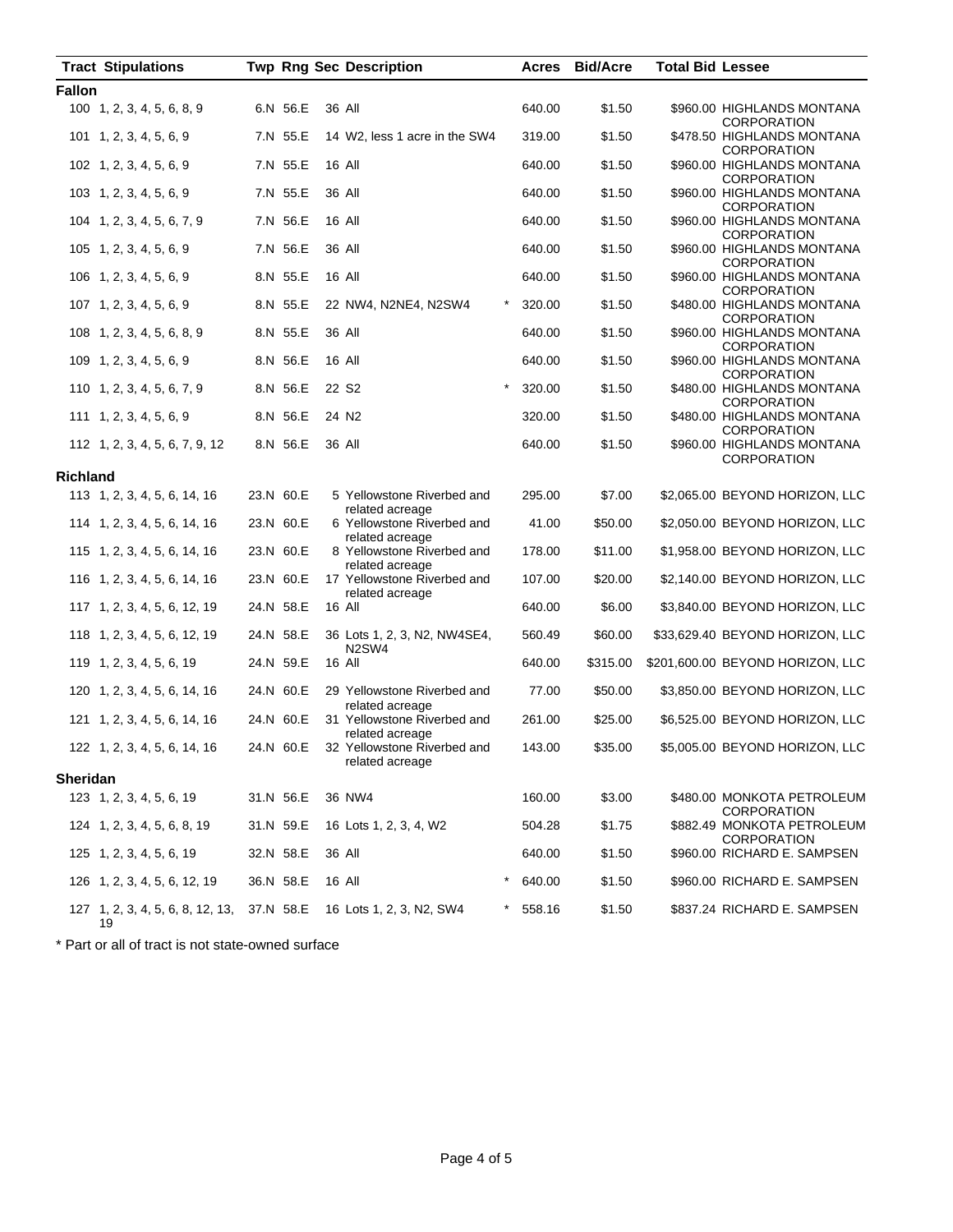## **Summary by Lessor**

|                                             | <b>Total Acres</b> | <b>Total Tracts</b> |
|---------------------------------------------|--------------------|---------------------|
| Dept. of Natural Resources and Conservation | 66.730.06          | 122                 |

### **Oil and Gas Lease Sale Summary**

| <b>Total Tracts</b>         | 122          |
|-----------------------------|--------------|
| <b>Total Acres</b>          | 66,730.06    |
| <b>Total Bid Revenue</b>    | \$358,720.66 |
| <b>Average Bid Per Acre</b> | \$5.38       |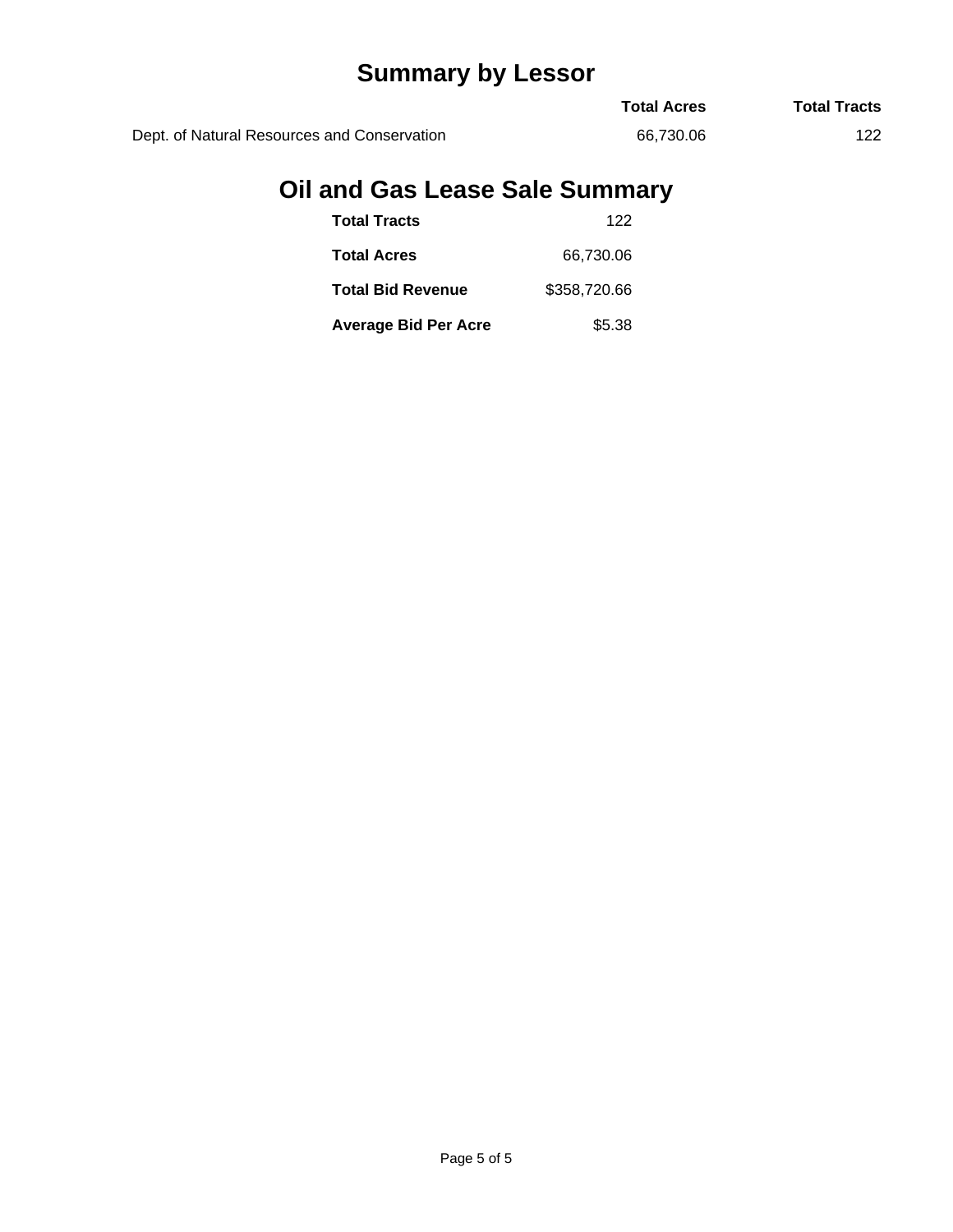#### **State of Montana Oil & Gas Lease Sale - June 7, 2016 Stipulations**

- 1 Lessee shall notify and obtain approval from the Department's Trust Land Management Division (TLMD) prior to constructing well pads, roads, power lines, and related facilities that may require surface disturbance on the tract. Lessee shall comply with any mitigation measures stipulated in TLMD's approval.
- 2 Prior to the drilling of any well on or into the lease premises, lessee shall send one copy of the well prognosis, including Form 22 "Application for Permit" to the Department's Trust Land Management Division (TLMD). After a well is drilled and completed, lessee shall send one copy of all logs run, Form 4A "Completion Report", and geologic report to TLMD. A copy of Form 2 "Sundry Notice and Report of Wells" or other appropriate Board of Oil and Gas Conservation form shall be sent to TLMD whenever any subsequent change in well status or operator is intended or has occurred. Lessee shall also notify and obtain approval from the TLMD prior to plugging a well on the lease premises.

Issuance of this lease in no way commits the Land Board to approval of coal bed methane production on this lease. Any coal bed methane extraction wells would require subsequent review and approval by the board.

- 3 The TLMD will complete an initial review for cultural resources and, where applicable, paleontological resources of the area intended for disturbance and may require a resources inventory. Based on the results of the inventory, the TLMD may restrict surface activity for the purpose of protecting significant resources located on the lease premises.
- 4 The lessee shall be responsible for controlling any noxious weeds introduced by lessee's activity on State-owned land and shall prevent or eradicate the spread of those noxious weeds onto land adjoining the lease premises. The lessee's methods of control shall be reviewed and approved by the Department's Unit Office that has jurisdiction for that locale.
- 5 The definitions of "oil" and "gas" provided in 82-1-111, MCA, do not apply to this lease for royalty calculation purposes.
- 6 If the State does not own the surface, the lessee must contact the owner of the surface in writing at least 30 days prior to any surface activity. A copy of the correspondence shall be sent to TLMD.
- 7 Due to unstable soil conditions on this tract and/or topography that is rough and/or steep, surface use may be restricted or denied. Seismic activity may be restricted to poltershots.
- 8 The lessee is responsible to pay for all damages, including penalties and charges assessed by the USDA-CFSA on CRP lands, as a result of drilling and production on the tract.
- 9 This lease is located within designated sage grouse general habitat. Proposed activities are subject to, and shall comply with, all provisions, stipulations and mitigation requirements of the Montana Sage Grouse Habitat Conservation Strategy, as implemented by Governor's Executive Orders 10-2014, 12-2015, and amendments thereto. Contact the TLMD prior to preparing a project proposal.
- 10 This lease is located within designated sage grouse core habitat. Proposed activities are subject to, and shall comply with, all provisions, stipulations and mitigation requirements of the Montana Sage Grouse Habitat Conservation Strategy, as implemented by Governor's Executive Orders 10-2014, 12-2015, and amendments thereto. Contact the TLMD prior to preparing a project proposal.
- 11 Unless otherwise approved by the Department in writing, wells and related surface infrastructure, including new road construction, are prohibited within 1/2 mile of the centerline of a navigable river, lake or reservoir, and within 1/4 mile of direct perennial tributary streams of navigable waterways, on or adjacent to the tract. No surface occupancy is allowed within the bed of a river, stream, lake or reservoir, islands and accretions or abandoned channels.
- 12 Due to the floodplain/wetlands area(s), surface use may be restricted or denied.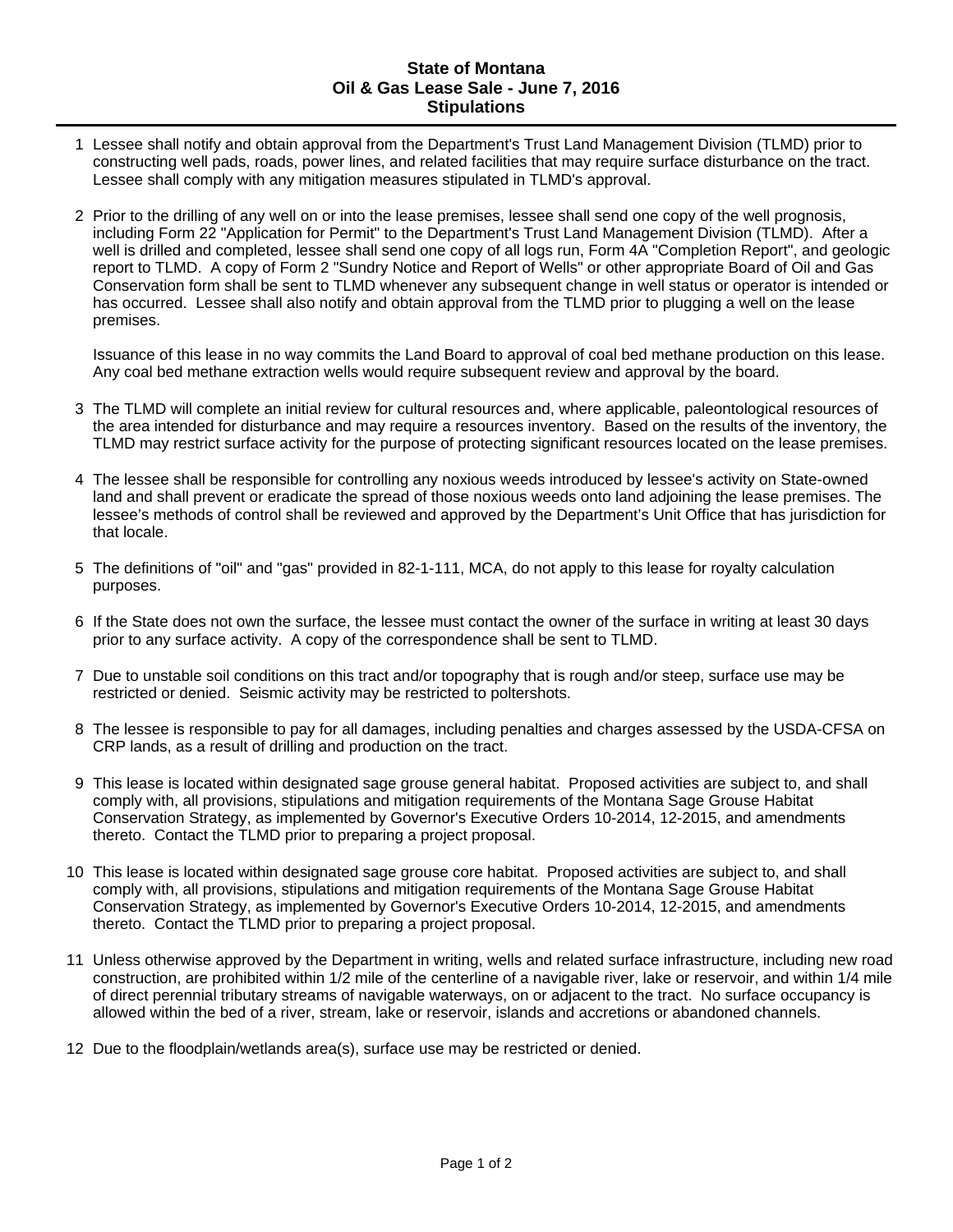- 13 Any activity within 1/8 mile of the river, stream, floodplain, or lake/reservoir on or adjacent to this tract must be approved in writing by the TLMD prior to commencement. No surface occupancy is allowed within the bed of the river and/or stream, abandoned channels, the bed of the lake/reservoir, or on islands and accretions associated with the river, stream, or lake/reservoir.
- 14 This tract contains navigable riverbeds. No surface occupancy is allowed within the bed of the navigable river, abandoned channels, or on islands and accretions. In addition, upon completion of a successful well, where river title is disputed, the lessee will file an interpleader action under Rule 22, M.R.Civ.P. in the Montana District Court, or other court having jurisdiction, in which the leased lands are located for all acreage within the lease in which the title is disputed. The lessee shall name all potential royalty claimants as defendants.
- 15 This tract contains non-navigable river/lake bed(s). The State, as a riparian owner, may have an ownership claim to adjacent river/lake bed(s) and related acreage in this tract. Upon completion of a successful well, where river or lake title or adjoining land title is disputed, the lessee will file an interpleader action under Rule 22, M.R.Civ.P. in the Montana District Court, or other court having jurisdiction, in which the leased lands are located for all acreage within the lease in which the title is disputed. The lessee shall name all potential royalty claimants as defendants.
- 16 If the lessee completes a successful oil and/or gas well, and if land title is disputed, the lessee shall fund professional land surveys as needed to determine the location and acreage encompassed by the spacing and/or pooling unit and the state lease acreage within that unit. Surveys shall be conducted by a licensed land surveyor acceptable to the Department, and shall be prepared pursuant to survey requirements provided by the Department.
- 17 This lease is issued subject to a prior existing State of Montana coal lease. Lessee's right to search for, develop, and produce oil and gas may be restricted by such prior existing lease rights.
- 18 No surface occupancy shall be allowed on this tract unless otherwise approved in writing by the Administrator of Water Resources Division, DNRC.
- 19 If whooping cranes are observed on-site, construction and/or maintenance activities shall be suspended until birds leave the area.